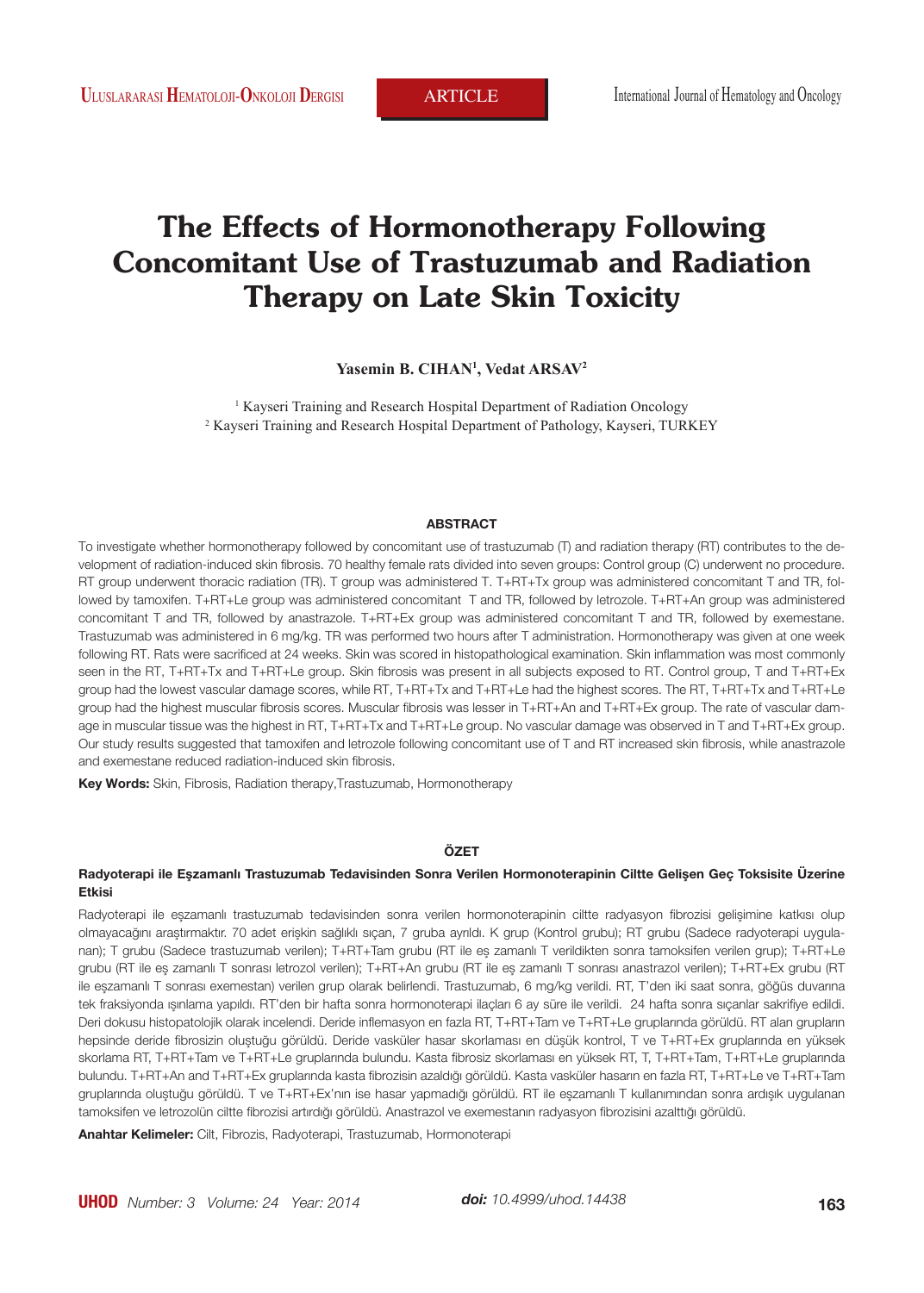#### **INTRODUCTION**

With the introduction of recent therapeutic developments in cancer, the success rate of complete recovery from breast cancer has been increasingly dominated. Currently, effective treatments offer a dramatic increase in the survival rates. However, prolonged survival usually results in increased incidence of treatment-related side effects.<sup>1</sup>

Skin problems are one of the most common treatment-related side effects in patients with breast cancer. Surgery, radiation therapy (RT), systemic therapy and characteristics of the patient may induce skin problems.2-4

Radiation therapy induces the occurrence of oedema, inflammation and vascular dilatation, decreasing the basal epithelial cells and increasing the mitotic index in the acute stage. Increased acute reactions provide a ground path for post-recovery late reactions. Acute reactions typically develop depending on the uptitration at two or three weeks of conventional RT, while late reactions including skin fibrosis usually develop at six months up to three years following RT. Microvascular destructions following acute reactions often lead to telangiectasis, subcutaneous fibrosis, atrophy, hair follicle loss, ulceration and necrosis. Therefore, increased acute reactions are associated with postrecovery late reactions.4-6

Recent developments have resulted in the introduction of novel active chemotherapeutic agents such as trastuzumab (T) and combination therapies with RT. Several complications of these chemotherapeutic agents, which can be largely reversible if early diagnosed, have been reported. Clinician may overlook several toxicities during their efforts focus on the management of major toxicities including myelosupression, diarrhea, and vomiting. However, toxicities which are overlooked by the clinician may result in irreversible complications. These toxicities may be related to drug, dose, cumulative dose or management approach.2,3,7

In addition, skin fibrosis is an aesthetic problem in patients with breast cancer. Aesthetic outcome of conservative treatment of early-stage breast cancer is also as critical as local control and survival, since good aesthetic outcome is the main goal of breastconserving therapy. Possible factors, which may statistically influence the aesthetic outcome of breastconserving therapy, include the width of resection, re-excision, orientation of incisions, total dose for whole breast, dose gradient within the breast, tumor

bed boost, additional sites for peripheral lymphatic radiation, concomitant chemotherapy, tumor size and age of the patient.<sup>8,9</sup>

In this experimental study, we aimed to investigate whether hormonotherapy followed by concomitant use of T, a monoclonal antibody, and RT contributes to the development of radiation-induced skin fibrosis.

### **MATERIALS AND METHODS Experimental Animals and Study Procedure**

A total of 70 adult female Wistar Albino rats ( $n=10$ ) in each group) aged 8-12 weeks with a mean weight of  $213\pm27$  g were included. The rats were subjected to light for 12 hours and dark for 12 hours under laboratory conditions at  $25\pm3\degree C$  and fed with commercial rat food. The study protocol was approved by the local Ethics Committee on Animal Experiments. Subjects were obtained from Erciyes University, Faculty of Medicine, Hakan Cetinsaya Experimental and Clinical Research Center.

Rats were randomly assigned into seven groups, including 10 in each group:

First group (C): underwent no procedure.

Second group (RT): underwent RT alone.

Third group (T): was administered T alone. T was administered IV push through tail vein. One week following radiation, distilled water was administered by oral gavage once daily for 6 months.

Fourth group (RT+T+Tx): was administered tamoxifen, followed by concomitant T and RT. Tamoxifen was melted in distilled water and administered by oral gavage once daily for 6 months.

Fifth group (RT+T+Le): was administered concomitant T and RT, followed by letrozole.

Sixth group (T+RT+An): was administered concomitant T and RT, followed by anastrazole.

Seventh group (T+RT+Ex): was administered concomitant T and RT, followed by exemestane.

Distilled water rather than T was injected through tail vein. Thoracic radiation was performed under anesthesia two hours later. One week following radiation, distilled water was administered by oral gavage once daily for 6 months.

Concomitant T and RT were administered to T+RT+Le, T+RT+An and T+RT+Exe group, as indicated in T+RT+Tx. Corresponding dosage was calculated based on the weight of each rat. Letrozole, anastrazole and exemestane were melted in distilled water and administered by oral gavage once daily for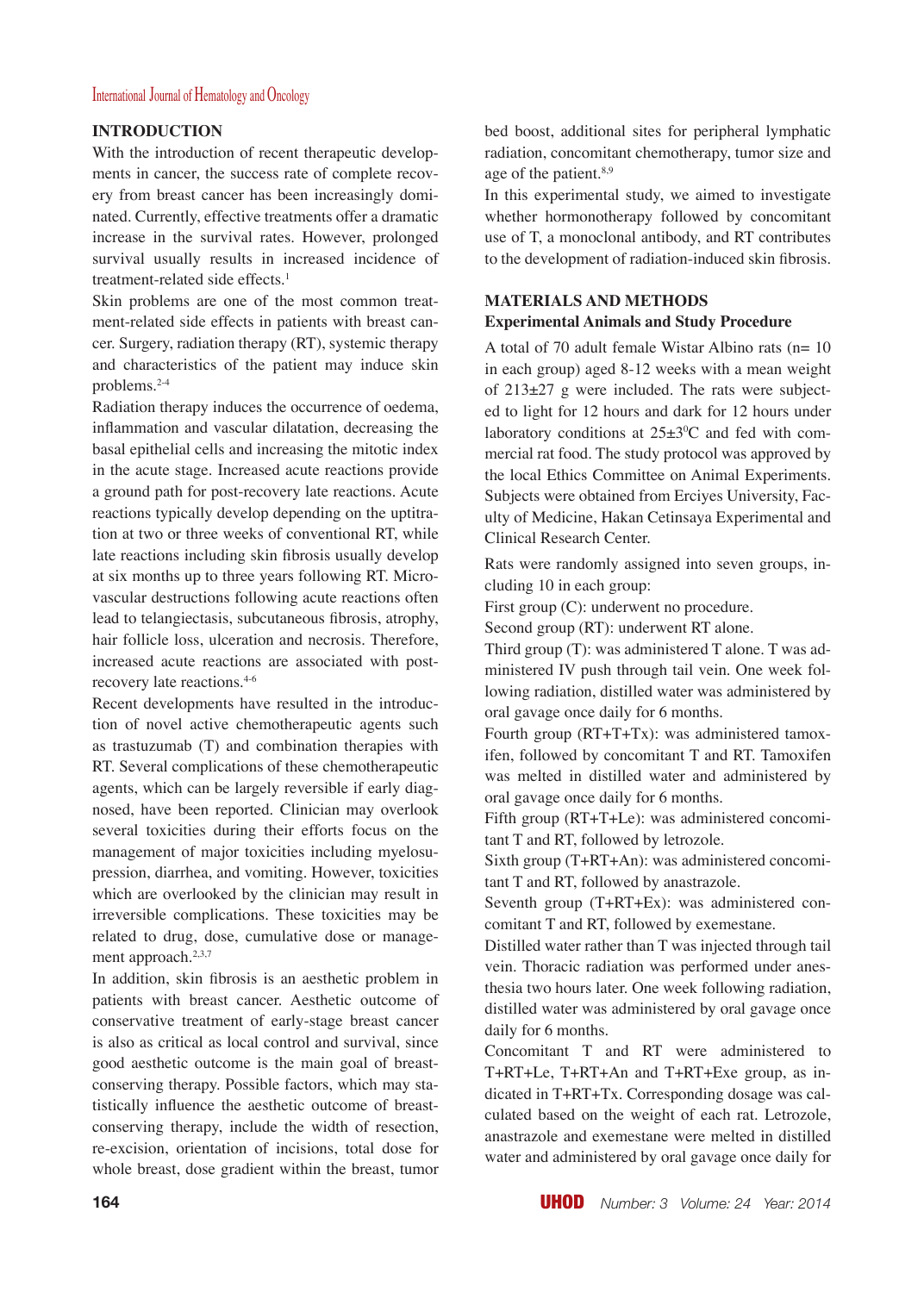6 months. Distilled water alone was given to the T, RT and C group by oral gavage once daily for 6 months.

## **Trastuzumab, Radiotherapy and Hormonotherapeutic Agents Administration**

T was initially administered. Trastuzumab (Herceptin) was supplied by Roche. Trastuzumab was administered in 6 mg/kg, standard maintenance dose in human for three cycles. The rats were weighted before administration. Corresponding dosage was calculated based on the weight of each rat. The agent was melted in distilled water (100 cc) and administered in 6 mg/ kg through tail vein.

At two hours following T administration, the rats were sedated under anesthesia with ketamine and four rats at a time were selected. The rats were positioned on the foam mechanism. The arms and legs were fixed in supine position. Simulation was performed including both lungs. The dose was administered as a sigle 12 Gy fraction at 2 cm depth and 64 SSD from the anterior region to the site of 5x30 cm through Co-60 (Theratron 780 C, Canada).

Considering the half-life of T, other therapies including tamoxifen, anastrazole, letrozole and exemestane were initiated at one week following RT. Tamoxifen (Tamoxifen-Teva) was supplied by Med-Ilac, anastrazole (Arimidex) by AstraZeneca, letrozole (Femara) by Novartis, and exemestane (Aromasin) by Pfizer. Equivalent doses of 20 mg, 1 mg, 2.5 mg and 25 mg of tamoxifen, anastrazole, letrozole and exemestane for an adult weighed 60 kg were respectively calculated for the rats weighed 200 g. Drugs were melted in distilled water and administered by oral gavage once daily.

#### **Histopathological Examination**

The study was discontinued at 24 weeks. The rats were sedated under anesthesia and sacrificed. Thoracic site was dissected at 2x2 cm. Tissue samples were washed in iced isotonic saline solution and stored in a sterilized plate containing 10% formaldehyde for 24 hours. Serial sections at 5 micron obtained following paraffin blockage were stained with Hematoxylin-Eosin and Masson's trichrome. Atrial, ventricular and vascular structures of the tissue samples were assessed using light microscope. Histopathological examination was performed using scoring system proposed by Gallet et al.<sup>10</sup> The severity and score of skin and muscular fibrosis, inflammation, vascularity an cellular alterations were assessed in the pathological examination. The scoring range was 0 to 3 (0: no injury, 1: mild injury, 2: moderate injury, 3: severe injury.

#### **Statistical Analysis**

The statistical analysis was performed using SPSS (Statistical Package for Social Sciences for Windows) and SigmaStat v. 3.5 software. Shapiro-Wilks Normality test was conducted to test normality of the data. Kruskal-Wallis and Student-Newman-Keuls methods were done to compare variables. Quantitative variables were expressed in mean and median (25 to 75%). A p value of <0.05 was considered statistically significant.

#### **RESULTS**

At the end of the study, no loss was seen in any group. Skin and muscular tissues were individually evaluated and scored in the histopathological examination. Skin alterations from baseline are summarized in Table 1. A statistically significant difference in skin inflammation, fibrosis and vascular damage scores was observed among the groups, while no significant difference in cellular skin alterations was seen. Skin inflammation was most commonly seen in the RT, T+RT+Tx and T+RT+Le group (Figure 1a,b,c). T and T+RT+Ex group had the lowest scores of skin inflammation. There was a statistically significant difference in skin inflammation among RT, C and T+RT+Ex group, T+RT+Le, C and T+RT+Ex group, T+RT+Tx, C and T+RT+Ex group (p< 0.05) (Figure 2a, b, c).

Skin fibrosis was present in all subjects exposed to RT. There was a significant difference in skin fibrosis between the control group and other groups ( $p$ < 0.05). Control group had the lowest vascular damage scores, while RT, T+RT+Tx and T+RT+Le had the highest scores, indicating a significant difference.

The median scores of muscular tissues (25 to 75%) are shown in Table 2. There was no significant difference in cellular alterations in the muscular tissue and inflammation among the groups  $(p > 0.05)$ . The RT, T+RT+Tx and T+RT+Le group had the highest muscular fibrosis scores, whereas C, T+RT+Ex and T+RT+An group had the lowest scores (Figure 3a, b). Muscular fibrosis was lesser in T+RT+An and T+RT+Ex group. There was a statistically signifi-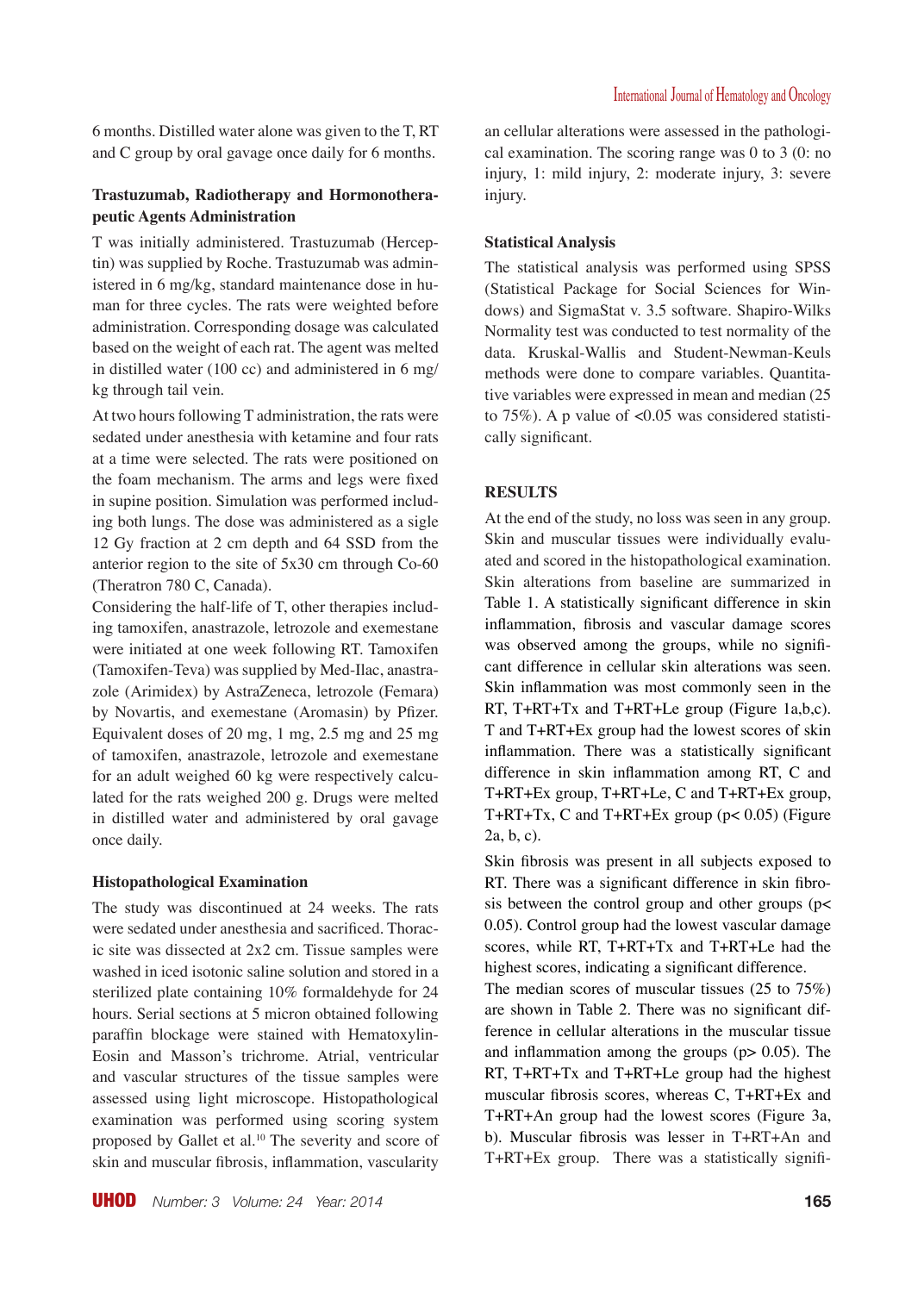| <b>Skin</b><br><b>Tissue</b> | C Group<br>Median<br>$(25\% - 75\%)$ | <b>RT</b> Group<br>Median<br>$(25\% - 75\%)$    | T Group<br>Median<br>$(25\% - 75\%)$                            | Median<br>$(25\% - 75\%)$ | T+RT+Tx Group T+RT+Le Group<br>Median<br>$(25\% - 75\%)$ | T+RT+An Group<br>Median<br>$(25\% - 75\%)$ | T+RT+Exe<br><b>Group Median</b><br>$(25\% - 75\%)$ | p<br>(p < 0.05)                                                                                                  |
|------------------------------|--------------------------------------|-------------------------------------------------|-----------------------------------------------------------------|---------------------------|----------------------------------------------------------|--------------------------------------------|----------------------------------------------------|------------------------------------------------------------------------------------------------------------------|
| Inflammation                 |                                      | $0.0(0.0-0.0)$ 1.0 $(1.0-1.0)$                  | $0.0(0.0-1.0)$                                                  | $1.0(0.0-1.0)$            | $1.0(1.0-1.0)$                                           | $0.0 (0.0 - 1.0)$                          | $0.0(0.0-0.0)$                                     | $5-1, 5-7,$<br>$2-1, 2-7,$<br>$4-1, 4-7,$<br>$3-1, 6-1,$<br>$7 - 1$                                              |
| Fibrosis                     |                                      |                                                 | $0.0 (0.0-0.0)$ 1.0 $(1.0-1.0)$ 1.0 $(1.0-1.0)$ 1.0 $(1.0-1.0)$ |                           | $1.0(1.0-1.0)$                                           | $1.0(0.0-1.0)$                             | $1.0(0.0-1.0)$                                     | $4-1, 5-1,$<br>$2-1, 3-1,$<br>$6-1, 7-1$                                                                         |
| Vascularity                  |                                      | $0.0 (0.0-0.0)$ 1.0 $(1.0-1.0)$ 0.0 $(0.0-0.0)$ |                                                                 | $1.0(1.0-1.0)$            | $1.0(1.0-1.0)$                                           | $0.5(0.0-1.0)$                             | $0.0(0.0-0.0)$                                     | $5-7, 5-3,$<br>$5-1, 5-6,$<br>$2-7, 2-3,$<br>$2-1, 2-6,$<br>$4-7, 4-3,$<br>$4-1, 4-6,$<br>$4-7, 6-3,$<br>$6 - 1$ |
| Cellular<br>alterations      |                                      | $0.0(0.0-0.0)$ $0.0(0.0-0.0)$                   | $0.0(0.0-0.0)$                                                  | $0.0(0.0-0.0)$            | $0.0(0.0-1.0)$                                           | $0.0 (0.0 - 0.0)$                          | $0.0(0.0-0.0)$                                     | -                                                                                                                |

cant difference in muscular fibrosis among RT, C and T+RT+Ex group, T+RT+Tx, C and T+RT+Ex group, T+RT+Le, C and T+RT+Ex group, and T+RT+An, C and  $T+RT+Ex$  group ( $p < 0.05$ ).

The rate of vascular damage in the muscular tissue was the highest in RT, T+RT+Tx and T+RT+Le group. No vascular damage was observed in T and T+RT+Ex group. There was a statistically significant difference in vascular damage among RT, C, T, T+RT+Le and T+RT+Ex group. There was also a significant difference in the scores of vascular damage among T+RT+Tx, C, T, T+RT+Ex group, T+RT+Le, C, T and T+RT+Ex group.

#### **DISCUSSION**

In parallel to recent developments in breast cancer therapeutics, the efficacy of oncological management modalities has been increasing. However, this has resulted in an increased trend of treatment-related side effects.<sup>1</sup> As a result, application of RT doses for tumors and healthy tissues in patients undergoing concomitant or subsequent RT and chemotherapy has been revisited.

Radiation-induced dermatitis has been well-known since X-ray was discovered by Wilhelm Roentgen in 1895.<sup>4,5</sup> The skin is primarily affected, although several tissues and organs are affected by radiation. Radiation therapy-related side effects are the most common side effects of RT and can be dose-limiting.<sup>3,12</sup>



Figure 1a, b, c. Tamoxifen and letrozole groups increased score of inflammation, vascular damage and fibrosis in skin tissue (Masson's trichrome, H&E, x 200).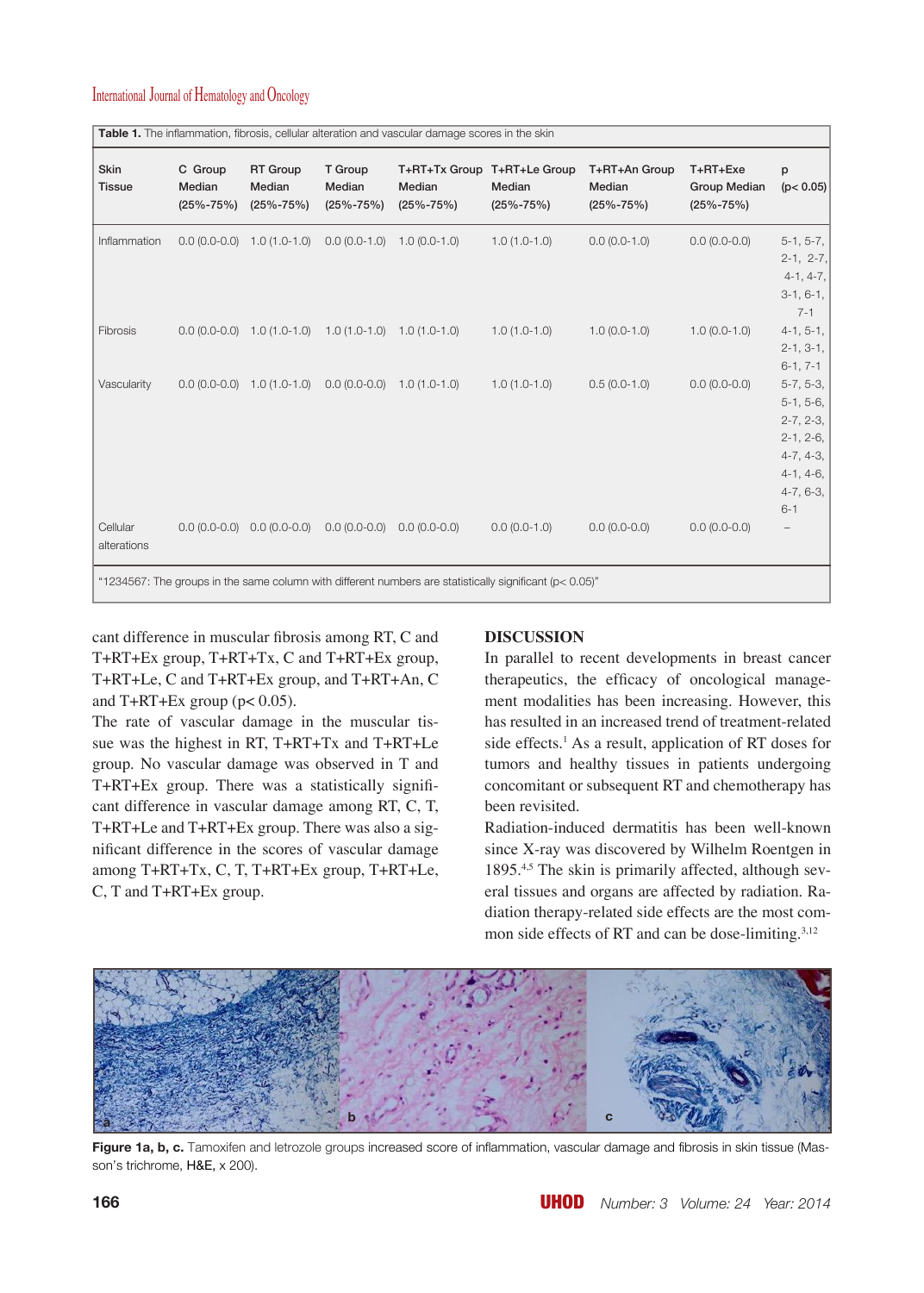| Table 2. The inflammation, fibrosis, cellular alteration and vascular damage scores in the tissue           |                                      |                                                                                          |                                      |                                            |                                            |                                            |                                                    |                                                                                        |  |  |  |
|-------------------------------------------------------------------------------------------------------------|--------------------------------------|------------------------------------------------------------------------------------------|--------------------------------------|--------------------------------------------|--------------------------------------------|--------------------------------------------|----------------------------------------------------|----------------------------------------------------------------------------------------|--|--|--|
| Skin<br><b>Tissue</b>                                                                                       | C Group<br>Median<br>$(25\% - 75\%)$ | <b>RT Group</b><br>Median<br>$(25\% - 75\%)$                                             | T Group<br>Median<br>$(25\% - 75\%)$ | T+RT+Tx Group<br>Median<br>$(25\% - 75\%)$ | T+RT+Le Group<br>Median<br>$(25\% - 75\%)$ | T+RT+An Group<br>Median<br>$(25\% - 75\%)$ | T+RT+Exe<br><b>Group Median</b><br>$(25\% - 75\%)$ | p<br>(p < 0.05)                                                                        |  |  |  |
| Inflammation                                                                                                |                                      | $0.0(0.0-0.0)$ $0.0(0.0-0.0)$                                                            | $0.0(0.0-0.0)$                       | $0.0(0.0-0.0)$                             | $0.0(0.0-1.0)$                             | $0.0 (0.0 - 0.0)$                          | $0.0(0.0-0.0)$                                     |                                                                                        |  |  |  |
| Fibrosis<br>Vascularity                                                                                     |                                      | $0.0 (0.0 - 0.0)$ 1.0 $(1.0 - 1.0)$ 1.0 $(1.0 - 1.0)$<br>$0.0 (0.0-0.0)$ 1.0 $(1.0-1.0)$ | $0.0(0.0-0.0)$                       | $1.0(1.0-1.0)$<br>$1.0(1.0-1.0)$           | $1.0(1.0-1.0)$<br>$1.0(1.0-1.0)$           | $0.5(0.0-1.0)$<br>$0.5(0.0-1.0)$           | $0.0(0.0-0.0)$<br>$0.0(0.0-0.0)$                   | $4-7, 4-1,$<br>$5-7, 5-1,$<br>$2-7, 2-1,$<br>$3-7, 3-1,$<br>$6-7, 6-1$<br>$5-7, 5-3,$  |  |  |  |
|                                                                                                             |                                      |                                                                                          |                                      |                                            |                                            |                                            |                                                    | $5-1, 5-6,$<br>$2-7, 2-3,$<br>$2-1, 2-6,$<br>$4-7, 4-3,$<br>$4-1, 4-6,$<br>$4-7, 6-1,$ |  |  |  |
| Cellular                                                                                                    |                                      | $0.0 (0.0-0.0)$ 0.0 $(0.0-0.0)$                                                          | $0.0(0.0-0.0)$                       | $1.0(0.0-1.0)$                             | $0.0 (0.0 - 1.0)$                          | $0.0 (0.0 - 0.0)$                          | $0.0(0.0-0.0)$                                     | -                                                                                      |  |  |  |
| "1234567: The groups in the same column with different numbers are statistically significant ( $p$ < 0.05)" |                                      |                                                                                          |                                      |                                            |                                            |                                            |                                                    |                                                                                        |  |  |  |

As breast tissues are affected by radiation, late side effects may occur. Although the incidence of such reactions is lower using the linear energy linear accelerators today thanks to the skin protective barrier rather than orthovoltage and cobalt machines, treatment-related late side effects are still a common problem. Late side effects following RT are primarily assessed based on normal-dose-volume principle. Daily RT dose, RT scheme, total duration of treatment and characteristics of organs are the major factors to identify these side effects. The size of RT site is also important as RT dose. Concomitant use of RT and other therapeutics increases these reactions.3,7,12-17,18

The incidence of moderate and severe fibrosis and retraction is up to 10% in patients with early-stage breast cancer undergoing breast-conserving surgery

and RT.15 Oncologists from Washington University, Faculty of Medicine thoroughly reviewed possible factors influencing aesthetic outcome of breast-conserving therapy. They found that the success rate of breast radiation was reduced from 43% to 31% when supraventricular and axillary lymphatic sites were additionally exposed. A total of 45-50 Gy radiation dose resulted in an excellent aesthetic outcome in 43% of the patients and a good aesthetic outcome in 46% of the patients. On the other hand, a total of ≥50 Gy radiation dose resulted in an excellent aesthetic outcome in 28 of the patients ( $p= 0.02$ ). Multivariate analysis revealed that possible factors influencing an excellent aesthetic outcome of RT included the width of resection, the race of the patient, total dose for whole breast and age of the patient, respectively.18



Figure 2a, b, c. Anastrazole and exemestane reduced severity in skin and musculer tissues. (Masson's trichrome, H&E, x200).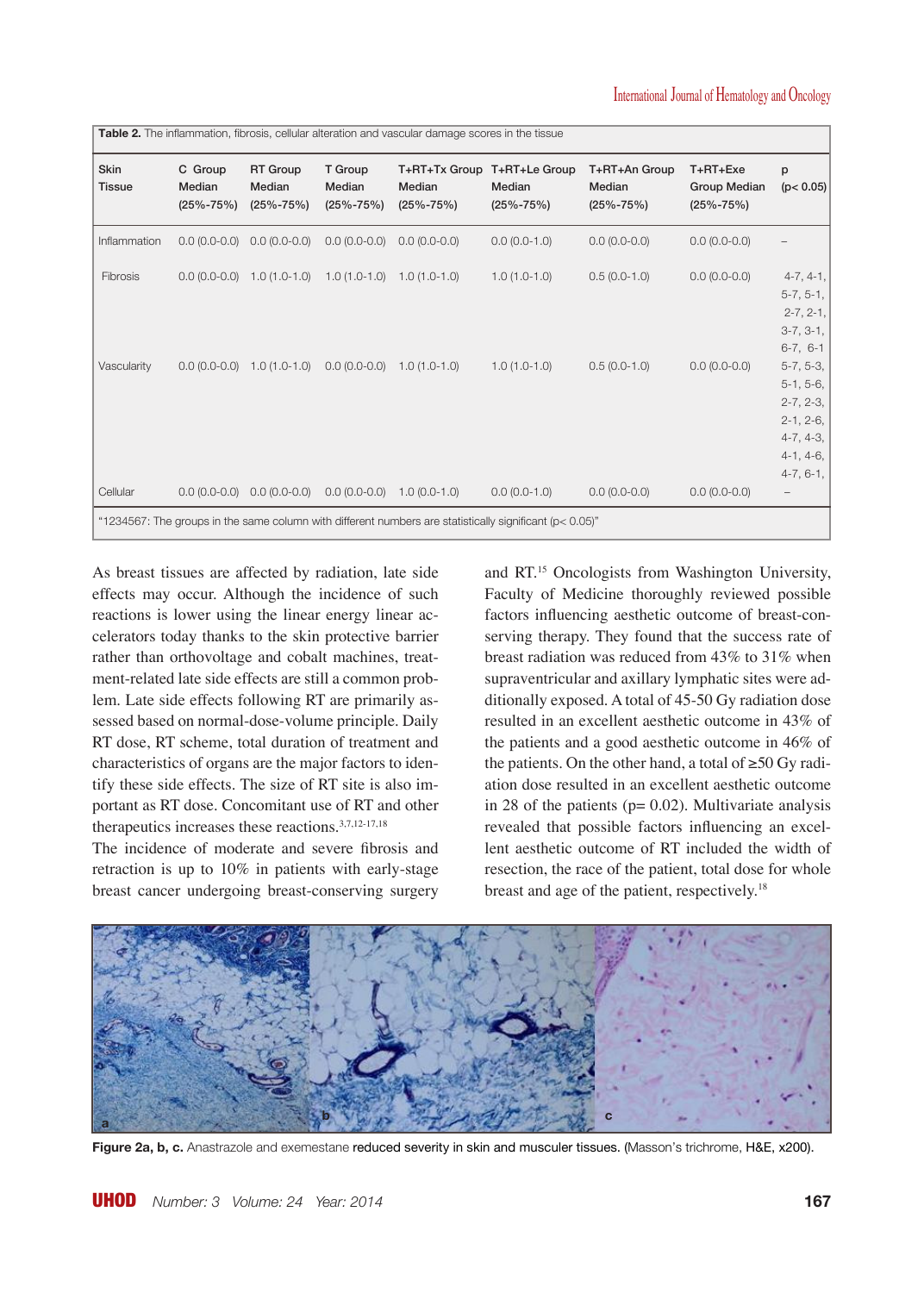

**Figure 3a, b.** RT+T+Tx, RT+T+Ex groups musculer tissue (Masson's trichrome, x 200)

In our study, we assessed the hormonotherapy-related late side effects in the skin following concomitant T and RT. We found a significant difference in skin and muscular fibrosis and vascular damage scores among the groups. Skin fibrosis was also present in all subjects exposed to RT. Skin fibrosis was also present in T group to a lesser extent that of RT group.

In recent years, targeted therapies for breast cancer have been introduced. Trastuzumab (T, Herceptin, Roche) is a recombinant monoclonal antibody against human epithelial receptor type 2 (HER2). As an adjunctive therapy, it has beneficial effects on diseasefree survival in patients with HER2/neu-positive in both node-negative and node-positive breast cancer.2,7-9,12,14 Thus, T is typically combined with RT currently. However, the combination therapy-related side effects in the long-term remains to be elucidated with a limited number of reports. In the FinHER study, the authors reported that concomitant use of T and RT on a weekly basis offered prolonged disease-free survival, while increased acute skin toxicities.19 In a review, however, Raben, Horton<sup>7</sup>, Belkacemi<sup>8</sup> and Perez[2] reported that concomitant use of T and RT did not increase the early skin complications. On the other hand, in NCCTG N983 1 study, Perez et al.<sup>2</sup> reported that concomitant use of T and RT on a weekly basis was an independent prognostic factor for dermatitis (Grade  $\geq$ 2). The authors found that concomitant use of T and RT on a weekly basis increased the skin toxicity, compared to trastuzumab administration for three weeks. On the other hand, Halyard et al.<sup>20</sup> conducted a retrospective study (North Central Cancer Group Phase III trial) in patients with breast cancer and compared two groups exposing (n= 908) or not

exposing to RT ( $n=$  308). The authors found that concomitant use of T and RT did not increase side effects in the skin at the end of a-18-month follow-up. Similarly, Raben et al.showed that there was no significant difference in acute toxicities involving the chest or breast, including edema and skin reaction, among the patients undergoing concomitant use of T and RT or external RT alone.

Review of literature has revealed controversial data on the incidence of acute toxicities of the skin through concomitant or subsequent use of T and RT. It is well-established that increased acute reactions lead to post-recovery late reactions. In our study, we also observed that T alone increased skin fibrosis slightly compared to the control group. However, we did not found any increase in the skin toxicities when T was administered in combination with RT. On the other hand, Belkacemi et al.<sup>8</sup> administered concomitant T and RT to 146 patients with early-stage breast cancer and observed Grade 2 dermatitis in 51% of the patients, associated with the menopausal status of the patients as well as T dose. Bellon et al.<sup>7</sup> also reported that Grade 3 skin toxicity was observed in 8% of 26 patients with early-stage breast cancer when T was used in combination with RT.

In our study, RT, tamoxifen and letrozole group had the highest score of inflammation, vascular damage and fibrosis. We observed that anastrazole and exemestane reduced the severity of fibrosis. In addition, Azria et al.<sup>21</sup> evaluated the efficacy of RT concomitant or subsequent with letrozole. Letrozole treatment was initiated at three weeks before RT in concomitant group and at three weeks after RT in subsequent group. A 50 Gy dose was applied at 6-18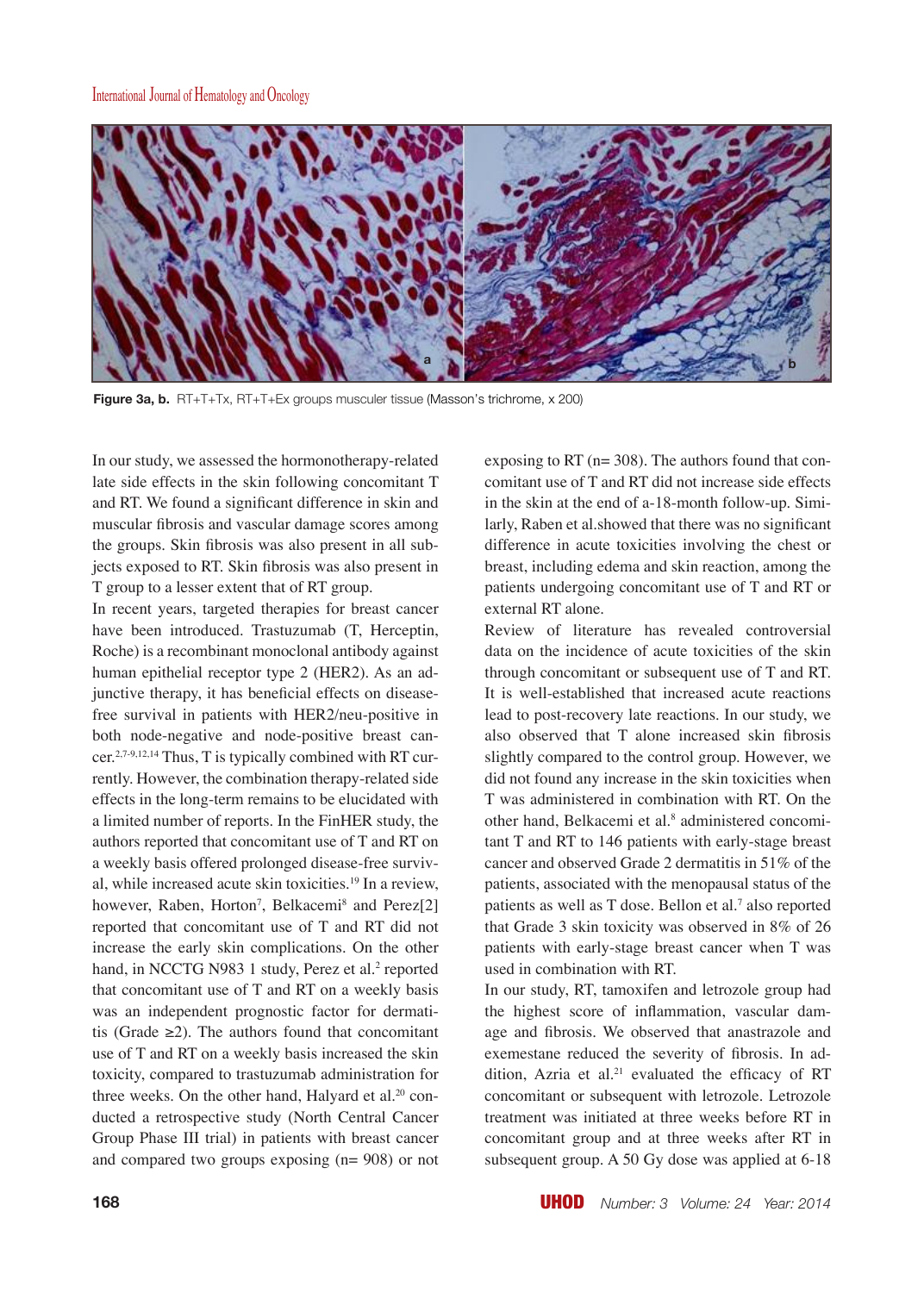MV using three-dimensional conformal therapy with a mean follow-up of 24 months. The authors observed subcutaneous fibrosis at 14 months. They also reported that there was no significant difference in skin reactions at 24 months. Similarly, Valakh et al.<sup>22</sup> administered RT concomitant or subsequent with anastrazole in postmenopausal patients with breast cancer with equivalent comorbidity rate as well as similar tumor size and hormonal receptor ratio. The authors found that concomitant use of RT and anastrazole did not increase acute or late complication rate. They also reported that tamoxifen in combination with RT increased radiation-induced subcutaneous fibrosis.23,24 In conclusion, our study results showed that T administration alone resulted in skin fibrosis, compared to the control group. Additionally, tamoxifen and letrozole following concomitant use of T and RT increased skin fibrosis, while anastrazole and exemestane reduced radiation-induced skin fibrosis. Further large-scale clinical trials are required to provide a better understanding of using targeted therapies including trastuzumab.

#### **REFERENCES**

- 1. Hewitt M, Greenfield S, Stovall E. From cancer patient to cancer survivor: lost in transition. National Academies Press, Washington (DC), 2005: 250.
- 2. Perez EA, Romond EH, Suman VJ, et al. Updated results of the combined analysis of NCCTG N9831 and NSABP B-31adjuvant chemotherapy with/without trastuzumab in patients with HER2-positive breast cancer. Proc ASCO 2007; 25: 512.
- 3. Raj KA, Marks LB, Prosnitz RG. Late effects of breast radiotherapy in young women. Breast Dis 23: 53-65, 2005.
- 4. Ertekin MV, Tekin SB, Erdogan F, et al. The effect of zinc sulphate in the prevention of radiation-induced dermatitis. J Rad Res 45: 543-548, 2004.
- 5. Bernstein EF, Sullivan FJ, Mitchell JB, Salomon GD, Glatstein E. Biology of chronic radiation effect on tissues and wound healing. Clin Plast Surg 20: 435-453, 1993.
- 6. Murakami R, Baba Y, Nishimura R, et al. The effect of azelastine on acute radiation dermatitis in mice models. J Rad Onc Biol Phys 37: 907-911, 1997.
- 7. Bellon JR, Gover MT, Burnstein HJ. Concurrent trastuzumab and radiation therapy in the adjuvant treatment of breast cancer. Int J Radiat Oncol Biol Phys 63: 55-56, 2005.
- 8. Belkacemi Y, Gligorov J, Ozsahin M, et al. Concurrent of trastuzumab with adjuvant radiotherapy in Her2-positive breast cancer patients: acute toxicity analyses from the French multicentric study. Ann Oncol 19: 1110–1116, 2008.
- 9. Perez EA, Halyard A, Pisansky T, et al. Radiotherapy concurrent with trastuzumab is well tolerated in the adjuvant treatment of women with HER-2 positive breast cancer: cardiac safety data from the NCCTG N9831 study. Eur J Cancer Suppl 4: 113, 2006.
- 10. Gallet P, Phulpin B, Merlim JL, et al. Long-term alterations of cytokines and growth factors expression in irradiated tissues and relation with histological severity scoring. PLoS One 6: e28399, 2011.
- 11. Horton JK, Sherron RF, Moore DT, et al. Phase I/II trial of herceptin plus radiotherapyfor chemotherapy-refractory locally advanced or recurrent breast cancer. Int J of Radiat Oncol Biol Phys 66: 220-221, 2006.
- 12. Koukourakis MI, Manavis J, Simopoulos C, et al. Hypofractionated accelerated radiotherapy with cytoprotection combined with trastuzumab, doxorubicine, and doxataxel in cerbB-2-positive breast cancer. Am J Clin Oncol 28: 495-500, 2005.
- 13. Valabrega G, Danese S, Vietti-Ramus G, et al. Outcome of patients with HER2-positive advanced breast cancer progressing during trastuzumab-based therapy. Oncologist 11: 318-324, 2006.
- 14. Schmidt-Ulrich R, Wazer DE, Tercilla O, et al. Tumor margin assesment as a guide to optimal conservation surgery and irradaiation in early breast carcinoma. Int J Radiat Oncol Biol Phys 17: 733-738, 1989.
- 15. Bedwinek J, Perez C, Kramer S et al. Irradiation sa the primary manegement of stage I and II adenocarcinoma of the breast. Cancer Clin Trials 3: 11-16, 1980.
- 16. Bentzen SM, Yarnold JR. Reports of unexpected late side effects of accelerated partial breast irradiation-radiobiological considerations. Int J Radiation Oncology Biol Phys 77: 969- 973, 2010.
- 17. Yarnold J, Vozenin Brotons MC. Pathogenetic mechanisms in radiation fibrosis. Radiother Oncol 97: 149-161, 2010.
- 18. Taylor Me, Perez CA, Halverson KJ, et al. Factors influencing cosmetic results after conservation therapy for breast cancer. Int J Radiat Oncol Biol Phys 31: 753-764, 1995.
- 19. Joensuu H, Kellokumpu-Lehtinen PL, et al. Adjuvant docetaxel or vinorelbine with or without trastuzumab for breast cancer. N Engl J Med 354: 809-820, 2006.
- 20. Halyard MY, Pisansky TM, Dueck AC, et al. Radiotherapy and adjuvant trastuzumab in operable breast cancer: tolerability and adverse event data from the NCCTG Phase III Trial N9831. J Clin Oncol 27: 2638-2644, 2009.
- 21. Azria D, Gourgou S, Sozzi WJ, et al. Concomitant use of tamoxifen with radiotherapy enhances subcutaneous breast fibrosis in hypersensitive patients. Brit J Cancer 91: 1251- 1260, 2004.
- 22. Valakh V, Trombetta M, Werts ED, et al. Influence of concurrent anastrozole on acute and late side effects of whole breast radiotherapy. Am J Clin Oncol 34: 245-248, 2010.
- 23. Wazer DE, Morr J, Erban JK, et al. The effects of postradiation treatment with tamoxifen on local control and cosmetic outcome in the conservatively treated breast. Cancer 80: 732-740, 1997.